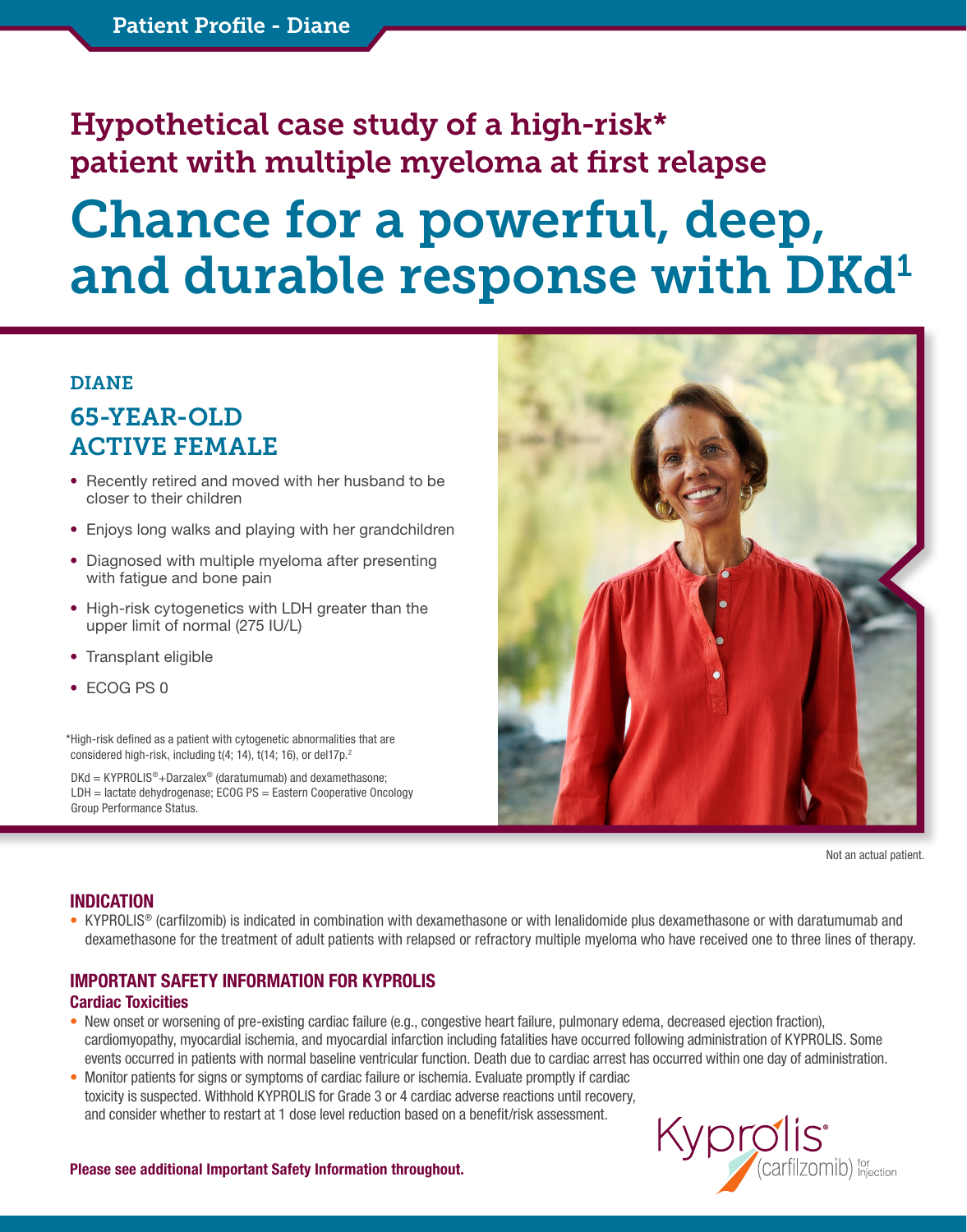### Diane's multiple myeloma treatment history

#### FIRST LINE

• Treated with VRd for 4 cycles (induction), followed by ASCT, and then 2 cycles of VRd consolidation

#### MAINTENANCE

- Achieved ≥VGPR after ASCT, which was maintained post-VRd consolidation
- Patient moved to a maintenance regimen with lenalidomide (10 mg)

#### PROGRESSION

- 10 months after starting maintenance therapy, MRI revealed the presence of new bone lesions
- Patient may be refractory to lenalidomide and might benefit from a 2ndgeneration  $PI + mAb + dex$ triplet regimen

Diane's doctor may suggest a 2nd-generation PI + mAb + dex triplet regimen with a powerful, deep, and durable response $^{1,2}$ 

### **P** For patients at first relapse, choose a unique, dual-targeted approach with  $DKd^{1,2}$

#### Important considerations from the CANDOR trial:

- 2.7x CR: DKd more than DOUBLED the chance of achieving a complete response vs Kd<sup>1</sup>:
	- **Complete response (CR):** 28% of patients ( $n = 89$ ) experienced CR with DKd vs 10% ( $n = 16$ ) with Kd
	- $-$  1.4x higher rate of VGPR or better: 69% of patients (n = 216) on DKd achieved VGPR or better vs 49% (n = 75) on Kd
- HIGHER RATES OF MRD-NEGATIVE CR: DKd delivered higher MRD-negative CR than Kd<sup>1</sup>
	- 28% of patients reached CR, of which ~4 out of 10 patients achieved an even deeper response of MRD negativity<sup>1,\*</sup>
- MEDIAN PFS: DKd significantly reduced the risk of disease progression or death by 37% vs Kd (HR = 0.63; 95% CI: 0.46-0.85; *P* = 0.0014, one-sided)<sup>1,2,†</sup>
- MEDIAN TREATMENT DURATION (KYPROLIS®): DKd 58 weeks (14.5 cycles) vs Kd 40 weeks (10 cycles)<sup>1</sup>
- COMPARABLE PERMANENT DISCONTINUATION RATES OF KYPROLIS®: 21% DKd (n = 308) vs 22% Kd  $(n = 153)^1$

\*12% of patients achieved MRD-negative CR at 12 months with DKd vs 1.3% with Kd (*P* < 0.0001, one-sided).1,3,4,‡ \*With a median follow-up of nearly 17 months, the majority of patients on DKd had not progressed, so median PFS has not yet been reached.<sup>1,2</sup> ‡ MRD-negative CR (at the 10-5 level) is defined as achievement of CR per the IMWG-URC and MRD-negative status assessed by the next generation sequencing assay (ClonoSEQ) at the 12-month landmark (from 8 months to 13 months window).<sup>1</sup>

VRd = Velcade® (bortezomib)+lenalidomide and dexamethasone; ASCT = autologous stem cell transplant; ≥VGPR = very good partial response or better; MRI = magnetic resonance imaging; PI = proteasome inhibitor; mAb = monoclonal antibody; dex = dexamethasone; Kd = KYPROLIS®+dexamethasone; MRD = minimal residual disease; PFS = progression-free survival; HR = hazard ratio; CI = confidence interval; IMWG-URC = International Myeloma Working Group-Uniform Response Criteria.

### . IMPORTANT SAFETY INFORMATION FOR KYPROLIS

#### Cardiac Toxicities (cont'd)

- While adequate hydration is required prior to each dose in Cycle 1, monitor all patients for evidence of volume overload, especially patients at risk for cardiac failure. Adjust total fluid intake as clinically appropriate.
- For patients ≥ 75 years, the risk of cardiac failure is increased. Patients with New York Heart Association Class III and IV heart failure, recent myocardial infarction, conduction abnormalities, angina, or arrhythmias may be at greater risk for cardiac complications and should have a comprehensive medical assessment prior to starting treatment with KYPROLIS and remain under close follow-up with fluid management.

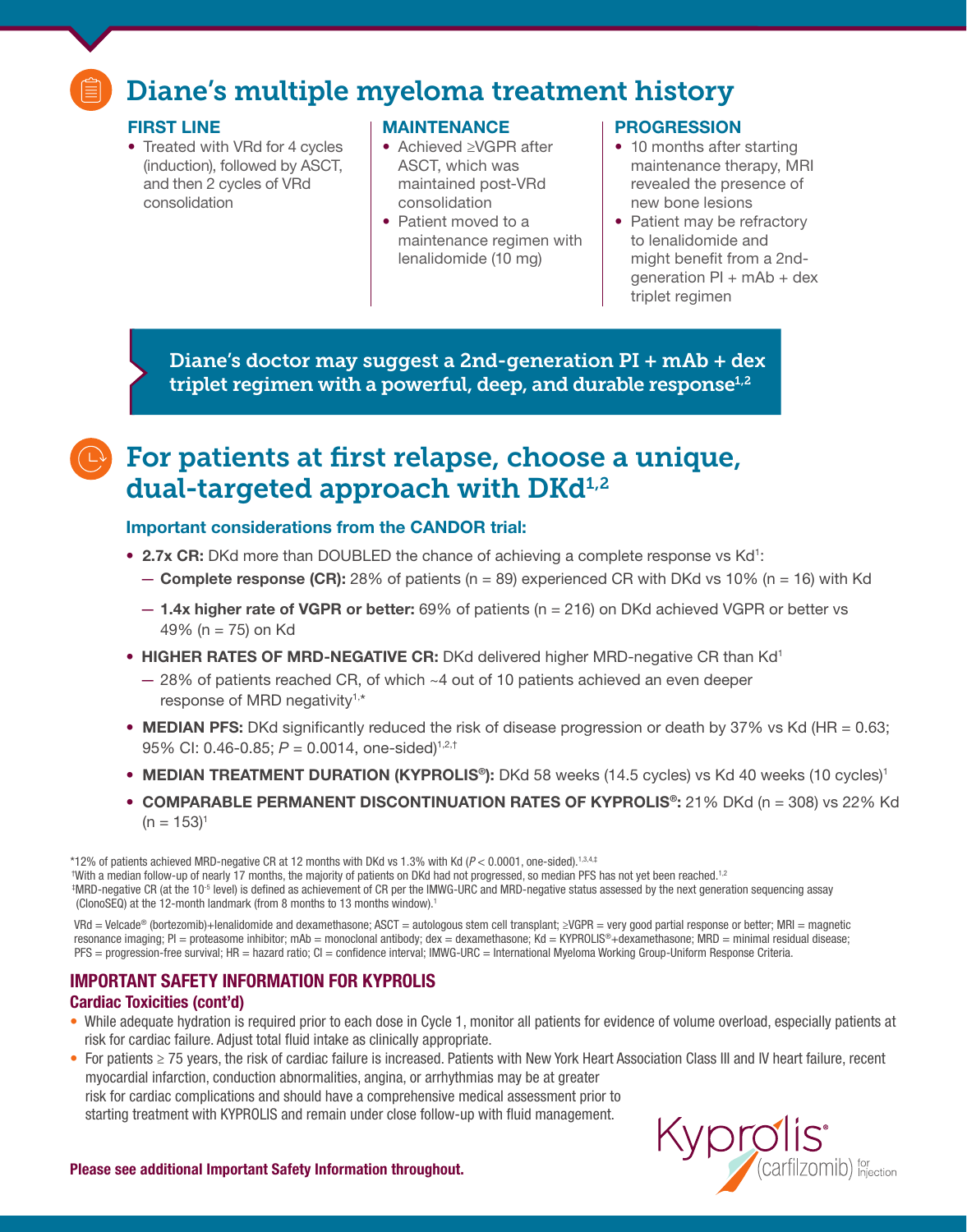### Biochemical relapse is also an indicator for evaluating a treatment change

According to the International Myeloma Working Group (IMWG), a biochemical relapse is an INCREASE IN THE LEVEL OF ANY OF THE FOLLOWING IN 2 CONSECUTIVE MEASUREMENTS<sup>5,6</sup>

- Serum M-proteins (doubling or ≥ 10 g/L)
- Urine M-proteins (≥ 500 mg/24 hours)
- Serum FLC levels (≥ 200 mg/L or 25% increase)

### Interested in further reviewing a high-risk hypothetical case like Diane's with a multiple myeloma expert?

Ask your KYPROLIS® representative about participating in a Problem-based Learning Program

### DKd: NCCN preferred<sup>7</sup>

**NCCN Guidelines: Carfilzomib (KYPROLIS®) in combination with daratumumab (Darzalex®) and dexamethasone (DKd)** is included under "preferred regimens" as a treatment option for previously treated multiple myeloma

Carfilzomib (KYPROLIS®) in combination with daratumumab (Darzalex®) and dexamethasone has a category 1 designation in the NCCN Guidelines for Multiple Myeloma (Version 2.2021) for previously treated multiple myeloma.

NCCN makes no warranties of any kind whatsoever regarding this content, use or application and disclaims any responsibility for their application or use in any way.7

 $M$ -proteins = monoclonal proteins;  $FLC$  = free light chain.

#### IMPORTANT SAFETY INFORMATION FOR KYPROLIS Acute Renal Failure

• Cases of acute renal failure, including some fatal renal failure events, and renal insufficiency (including renal failure) have occurred. Acute renal failure was reported more frequently in patients with advanced relapsed and refractory multiple myeloma who received KYPROLIS monotherapy. Monitor renal function with regular measurement of the serum creatinine and/or estimated creatinine clearance. Reduce or withhold dose as appropriate.

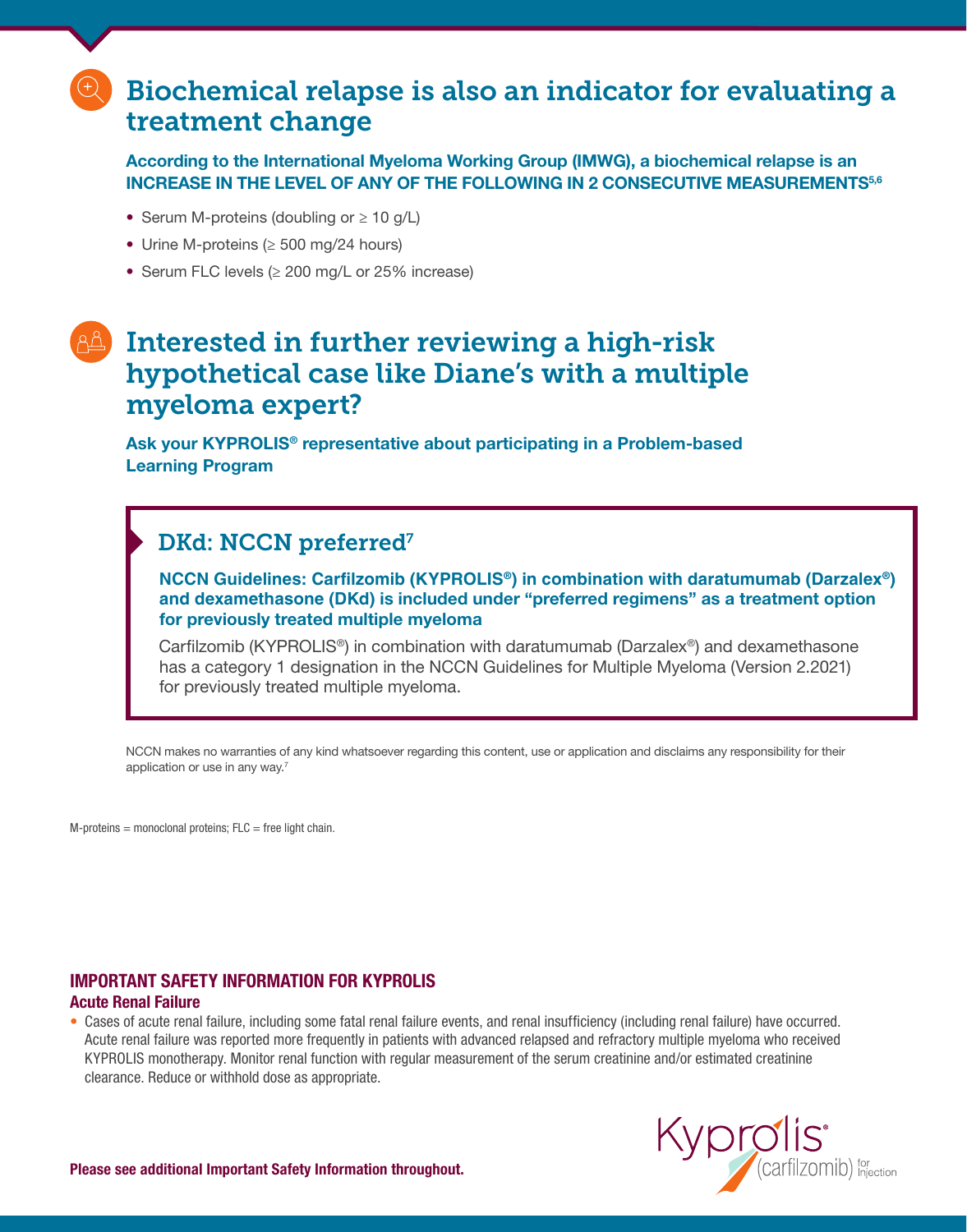### How to dose  $\mathrm{D}\mathrm{Kd}^{1,2}$



2nd-generation PI + mAb + dex DKd once weekly\*

Infusion time

30 minutes

KYPROLIS® priming dose 20 mg/m<sup>2</sup> on Day 1 of Cycle 1 to evaluate tolerability

Target KYPROLIS® therapeutic dose 70 mg/m<sup>2</sup> starting Day 8 of Cycle 1

#### Treatment schedule

- Administer KYPROLIS® 70 mg/m<sup>2</sup> 1 day each week for 3 weeks
- Follow with a 13-day rest period, as part of a 28-day treatment cycle
- Continue until disease progression or unacceptable toxicity occurs
- DKd also offers a twice-weekly, 56-mg/m<sup>2</sup> dosing option with a 20-mg/m<sup>2</sup> priming dose<sup>1,†</sup> Refer to Darzalex® (daratumumab) and dexamethasone Prescribing Information for additional

dosage information on that product.

• KYPROLIS<sup>®</sup> is offered in 3 single-dose vial sizes: 10 mg, 30 mg, and 60 mg<sup>1</sup>

### Calculating the priming  $\theta$  therapeutic dose<sup>1</sup>

Patient's body surface area (BSA; m<sup>2</sup>) **x** dose (mg/m<sup>2</sup>) = Priming or therapeutic dose (mg) In patients with a BSA > 2.2  $\text{m}^2$ , calculate the dose based upon a BSA of 2.2  $\text{m}^2$ 

**EXAMPLES:** Calculate the correct DKd mg/m<sup>2</sup> dose for a patient with a BSA of 1.8 m<sup>2</sup> Priming dose:  $1.8 \text{ m}^2 \times 20 \text{ mg/m}^2 = 36 \text{ mg}$ Therapeutic dose:  $1.8 \text{ m}^2 \times 70 \text{ mg/m}^2 = 126 \text{ mg}$ 

### Manage hydration throughout treatment<sup>1</sup>

Adequate hydration is required prior to dosing in Cycle 1, especially in patients at high risk of tumor lysis syndrome or renal toxicity.

- Consider hydration with both oral fluids (30 mL per kg at least 48 hours before Cycle 1, Day 1) and IV fluids (250 mL to 500 mL of appropriate IV fluid prior to each dose in Cycle 1)
- If needed, give an additional 250 mL to 500 mL of IV fluids following KYPROLIS® administration

#### • Continue oral and/or IV hydration, as needed, in subsequent cycles

• Monitor patients for evidence of volume overload and adjust hydration to individual patient needs, especially in patients with or at risk for cardiac failure

#### Please see the [full Prescribing Information](https://www.pi.amgen.com/united_states/kyprolis/kyprolis_pi.pdf) for KYPROLIS® for dosing and administration.

\*Once-weekly dosing was demonstrated in the EQUULEUS study, a phase 1b, open-label, multi-cohort study ( $N = 85$ ) which evaluated the combination of once-weekly KYPROLIS<sup>®</sup> with IV daratumumab and dexamethasone in patients with relapsed or refractory multiple myeloma who received 1 to 3 prior lines of therapy. KYPROLIS<sup>®</sup> was administered weekly on Days 1, 8, and 15 of each 28-day cycle at a dose of 70 mg/m² with a priming dose of 20 mg/m² on Day 1 of Cycle 1. Safety and tolerability of DKd were evaluated as primary endpoints. Results from the EQUULEUS study set a precedent of DKd regimen safety and efficacy for the phase 3 CANDOR study and provided the rationale for the once weekly dosing of DKd.<sup>1,8</sup> <sup>†</sup>Demonstrated in the phase 3 CANDOR study.<sup>1</sup>

 $IV =$  intravenous.

#### IMPORTANT SAFETY INFORMATION FOR KYPROLIS

#### Tumor Lysis Syndrome

• Cases of Tumor Lysis Syndrome (TLS), including fatal outcomes, have occurred. Patients with a high tumor burden should be considered at greater risk for TLS. Adequate hydration is required prior to each dose in Cycle 1, and in subsequent cycles as needed. Consider uric acid lowering drugs in patients at risk for TLS. Monitor for evidence of TLS during treatment and manage promptly, and withhold until resolved.



Please see additional Important Safety Information throughout.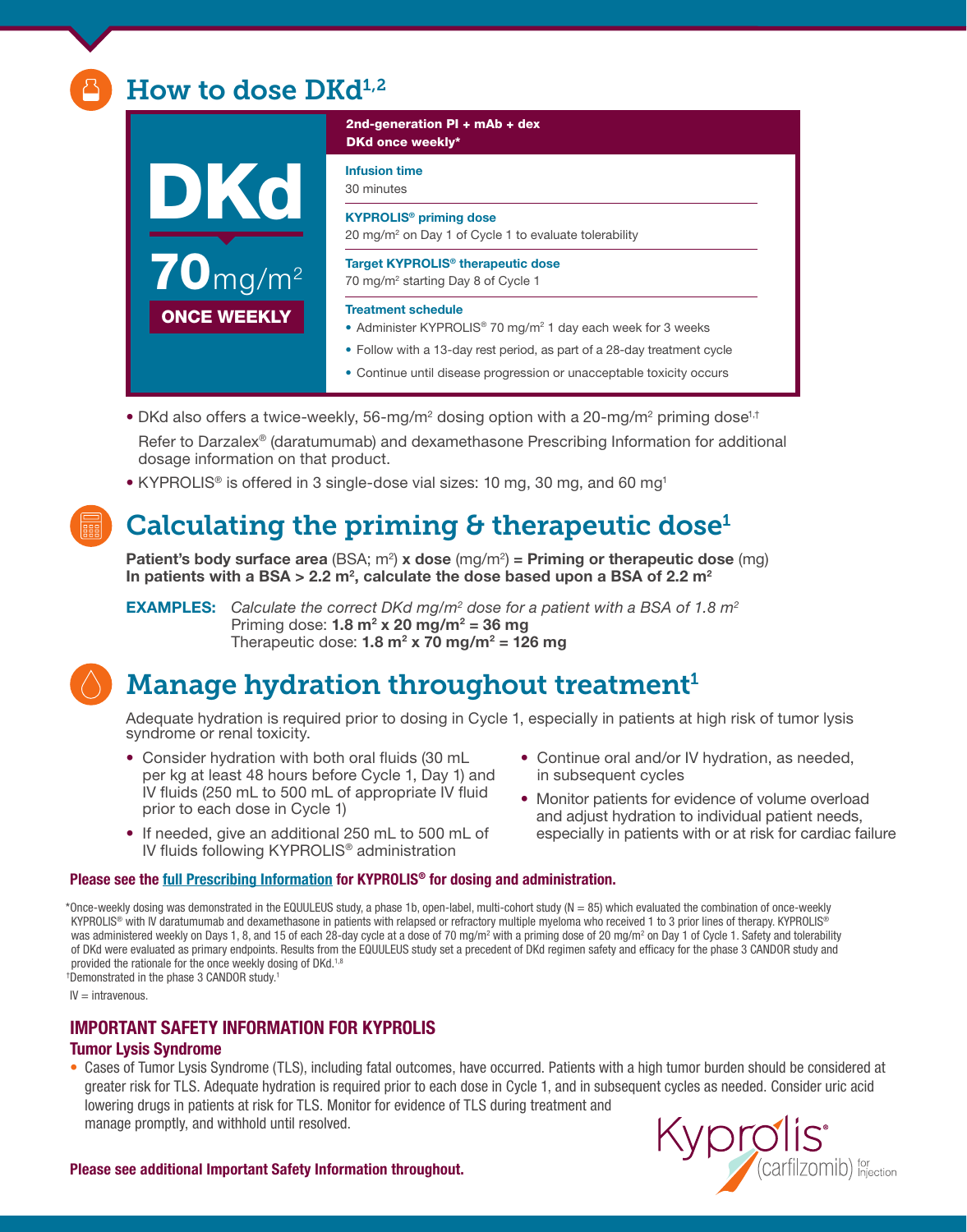#### INDICATION

• KYPROLIS® (carfilzomib) is indicated in combination with dexamethasone or with lenalidomide plus dexamethasone or with daratumumab and dexamethasone for the treatment of adult patients with relapsed or refractory multiple myeloma who have received one to three lines of therapy.

#### IMPORTANT SAFETY INFORMATION FOR KYPROLIS

#### Cardiac Toxicities

- New onset or worsening of pre-existing cardiac failure (e.g., congestive heart failure, pulmonary edema, decreased ejection fraction), cardiomyopathy, myocardial ischemia, and myocardial infarction including fatalities have occurred following administration of KYPROLIS. Some events occurred in patients with normal baseline ventricular function. Death due to cardiac arrest has occurred within one day of administration.
- Monitor patients for signs or symptoms of cardiac failure or ischemia. Evaluate promptly if cardiac toxicity is suspected. Withhold KYPROLIS for Grade 3 or 4 cardiac adverse reactions until recovery, and consider whether to restart at 1 dose level reduction based on a benefit/risk assessment.
- While adequate hydration is required prior to each dose in Cycle 1, monitor all patients for evidence of volume overload, especially patients at risk for cardiac failure. Adjust total fluid intake as clinically appropriate.
- For patients  $\geq$  75 years, the risk of cardiac failure is increased. Patients with New York Heart Association Class III and IV heart failure, recent myocardial infarction, conduction abnormalities, angina, or arrhythmias may be at greater risk for cardiac complications and should have a comprehensive medical assessment prior to starting treatment with KYPROLIS and remain under close follow-up with fluid management.

#### Acute Renal Failure

• Cases of acute renal failure, including some fatal renal failure events, and renal insufficiency (including renal failure) have occurred. Acute renal failure was reported more frequently in patients with advanced relapsed and refractory multiple myeloma who received KYPROLIS monotherapy. Monitor renal function with regular measurement of the serum creatinine and/or estimated creatinine clearance. Reduce or withhold dose as appropriate.

#### Tumor Lysis Syndrome

• Cases of Tumor Lysis Syndrome (TLS), including fatal outcomes, have occurred. Patients with a high tumor burden should be considered at greater risk for TLS. Adequate hydration is required prior to each dose in Cycle 1, and in subsequent cycles as needed. Consider uric acid lowering drugs in patients at risk for TLS. Monitor for evidence of TLS during treatment and manage promptly, and withhold until resolved.

#### Pulmonary Toxicity

• Acute Respiratory Distress Syndrome (ARDS), acute respiratory failure, and acute diffuse infiltrative pulmonary disease such as pneumonitis and interstitial lung disease have occurred. Some events have been fatal. In the event of drug‐induced pulmonary toxicity, discontinue KYPROLIS.

#### Pulmonary Hypertension

• Pulmonary arterial hypertension (PAH) was reported. Evaluate with cardiac imaging and/or other tests as indicated. Withhold KYPROLIS for PAH until resolved or returned to baseline and consider whether to restart based on a benefit/risk assessment.

#### **Dyspnea**

• Dyspnea was reported in patients treated with KYPROLIS. Evaluate dyspnea to exclude cardiopulmonary conditions including cardiac failure and pulmonary syndromes. Stop KYPROLIS for Grade 3 or 4 dyspnea until resolved or returned to baseline. Consider whether to restart based on a benefit/risk assessment.

#### **Hypertension**

• Hypertension, including hypertensive crisis and hypertensive emergency, has been observed, some fatal. Control hypertension prior to starting KYPROLIS. Monitor blood pressure regularly in all patients. If hypertension cannot be adequately controlled, withhold KYPROLIS and evaluate. Consider whether to restart based on a benefit/risk assessment.

#### Venous Thrombosis

- Venous thromboembolic events (including deep venous thrombosis and pulmonary embolism) have been observed. Provide thromboprophylaxis for patients being treated with the combination of KYPROLIS with dexamethasone or with lenalidomide plus dexamethasone or with daratumumab and dexamethasone. The thromboprophylaxis regimen should be based on an assessment of the patient's underlying risks.
- For patients using hormonal contraception associated with a risk of thrombosis, consider an alternative method of effective contraception during treatment.

#### Infusion-Related Reactions

• Infusion-related reactions, including life-threatening reactions, have occurred. Signs and symptoms include fever, chills, arthralgia, myalgia, facial flushing, facial edema, laryngeal edema, vomiting, weakness, shortness of breath, hypotension, syncope, chest tightness, or angina. These reactions can occur immediately following or up to 24 hours after administration. Premedicate with dexamethasone to reduce the incidence and severity of infusion-related reactions.

#### **Hemorrhage**

• Fatal or serious cases of hemorrhage have been reported. Hemorrhagic events have included gastrointestinal, pulmonary, and intracranial hemorrhage and epistaxis. Promptly evaluate signs and symptoms of blood loss. Reduce or withhold dose as appropriate.